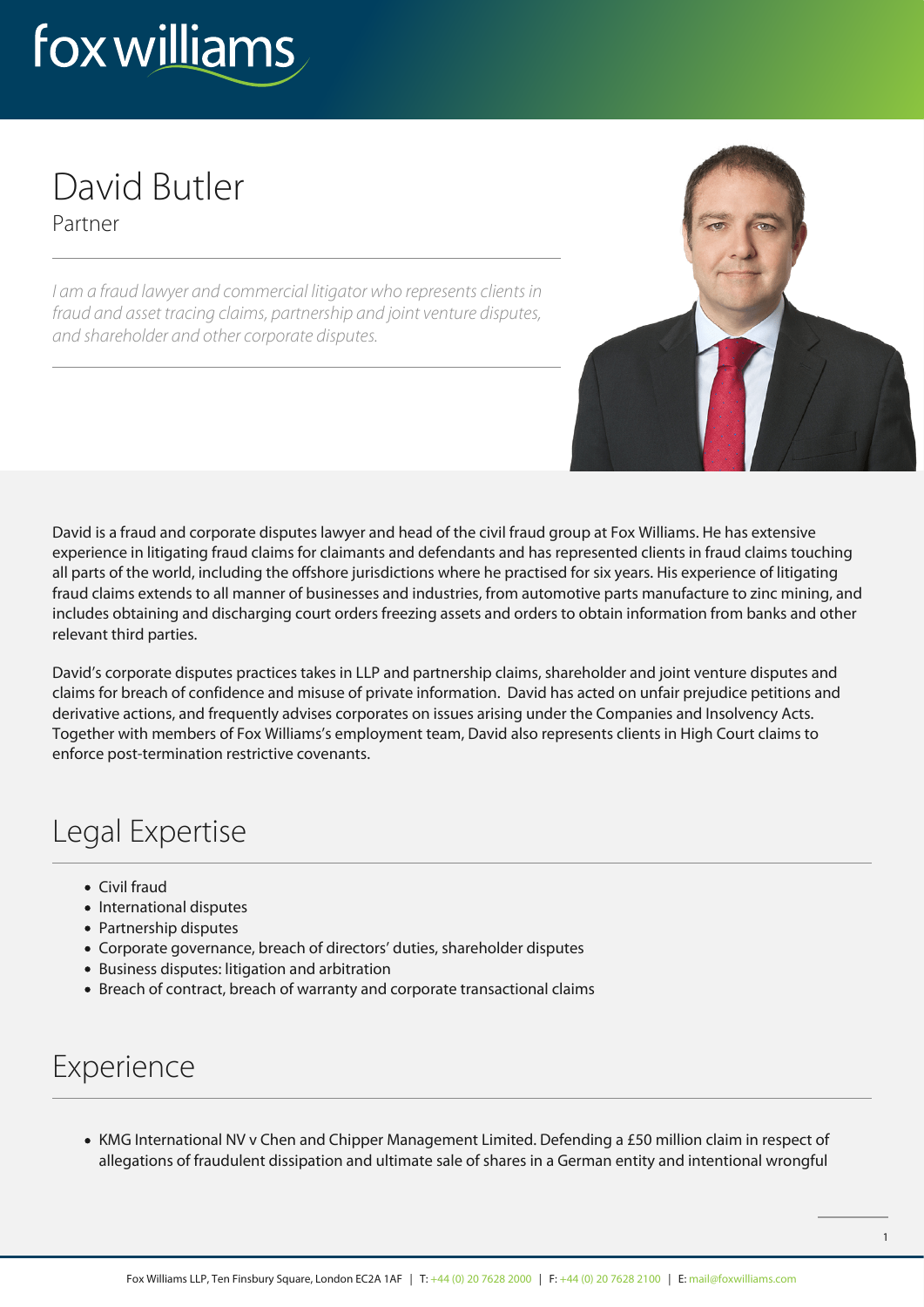## fox williams

conduct under Dutch law. The claimant obtained a £60 million freezing order at the start of the proceedings.

- Represented a defendant in a £50m fraud claim brought under Dutch law concerning the misappropriation of a German car parts manufacturer.
- Acted for the CEO of a metals and mining conglomerate in a double derivative action concerning the fraudulent misappropriation of a business and valuable intellectual property said to be worth \$1 billion.
- Represented the Chairman of a Saudi-based group of companies in a claim in which he was accused of committing a \$9 billion fraud against his former partners and over 100 international banks.
- Acted for a clearing and settlement agent in relation to a "pump and dump" fraud committed using an AIM listed company.
- Represented an international bank in proceedings alleging fraud against the CEO of a Chinese fine art business.
- Acted for defendant to unfair prejudice proceedings relating to a company providing curated leisure experiences to high net worth individuals.
- Represented members of an UHNW family in a dispute over the proper administration of their family trusts.
- Acted for an LLP in connection with its expulsion of a senior member for serious misconduct.
- Represented the founder of an electric car charging business in a dispute concerning the exercise of share options.
- Acted for a business owner defrauded of half the proceeds of the sale of his insurance business by the directors of the acquiring company.
- Represented a shareholder and co-founder of a media and publishing business in a dispute where the founders disagreed about the direction of the business.

#### Memberships

- London Solicitors Litigation Association
- Commercial Fraud Lawyers Association